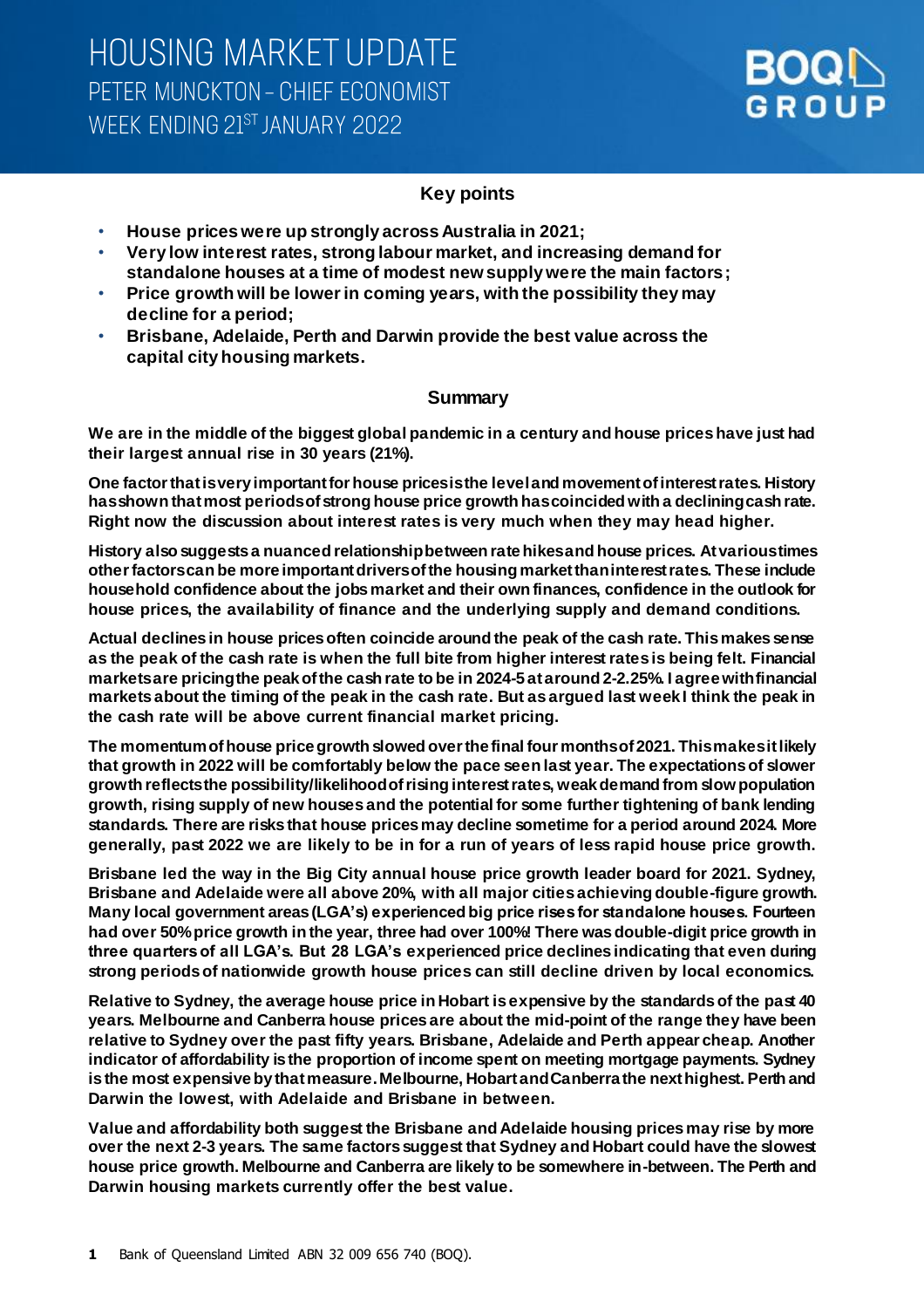

## **2021 was a big year for house price growth**

We are in the middle of the biggest global pandemic in a century and house prices have just had their largest annual rise in 30 years (21%). Rock bottom interest rates, a banking system in good shape, strong income support to households and businesses from governments and a strong jobs market were the enablers. Annual house price growth of this magnitude is unusual. Sydney has experienced 20%-plus growth only 14 times since 1880.



Australia's house price growth has been strong by peer country standards. According to the OECD only the US, Sweden and New Zealand and some emerging markets (Turkey and Russia) had faster growth last year.



Historically big house price rises in one year doesn't necessarily mean a smaller rise (or even a decline) in the following year. In Sydney from 1880-2021 house prices on average grew by 10% the year after doubledigit growth. What drives house prices is not what happened in the past year but factors such as interest rate movements, the availability of finance, the underlying demand and supply for houses, affordability and confidence in the outlook for house prices.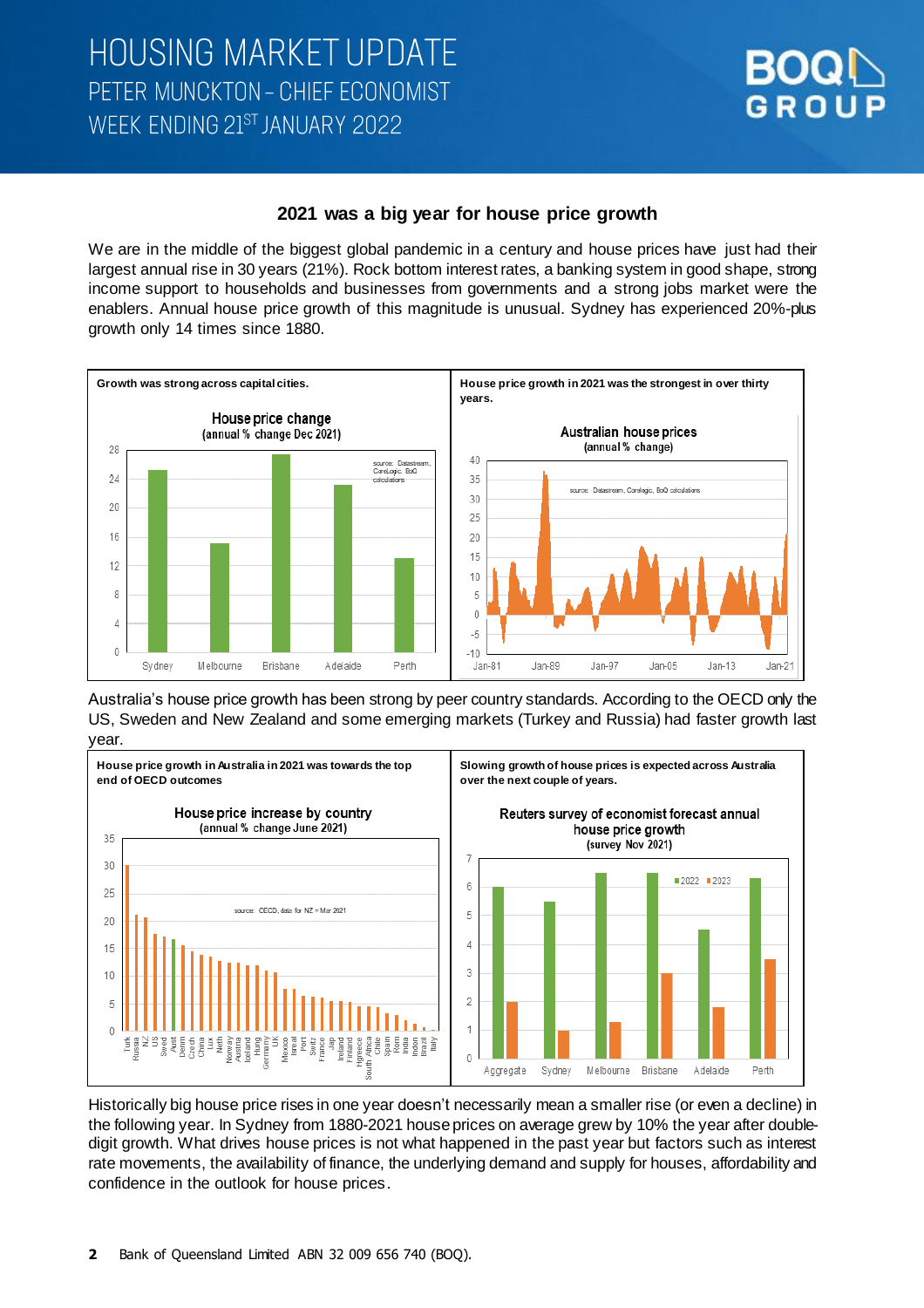# **HOUSING MARKET UPDATE** PETER MUNCKTON - CHIEF ECONOMIST WEEK ENDING 21ST JANUARY 2022



### **House prices and rate hikes**

One factor that is very important for house prices is the level and movement of interest rates. History has shown that most periods of strong house price growth has coincided with a declining cash rate. Right now the discussion about interest rates is very much when they may head higher. The possibility of further reductions in the cash rate is very much last years' story.

Higher interest rates can hit the housing market in three ways. A higher cost of borrowing reduces the number of new home buyers able to enter the market. Increasing mortgage payments forexisting borrowers raises the chances they might not be able to meet their obligations forcing them to sell. Higher interest rates also increases the attractiveness of other assets, reducing the number of investors that might want to enter the housing market.

At the time of writing financial markets are pricing in the first rate hike by mid-year and a full percentage point of rate rises by the start of the following year. The current consensus of economists (and my view) is that the first rate rise will happen sometime between the fourth quarter of this year and mid next year (although that consensus appears to be changing). Whether the rate hikesoccurwill depend upon domestic inflation and wages outcomes, as well as what happens to global interest rates (particularly in the US).

History suggests a nuanced relationship between rate hikes and house prices. In the early 1990's and around the turn of this century the peak in house price coincided with the beginning of tightening of monetary policy. Other times (such as the period just prior to the GFC) house price growth both rose and fell as the cash rate was increasing. This indicates that at various times other factors can be more important drivers of the housing market than interest rates. These include household confidence about the jobs market and their own finances, confidence in the outlook for house prices, the availability of finance and the underlying supply and demand conditions in the housing market.

## **Declines in house prices and the cash rate**

Actual declines in house prices though often coincide around the peak of the cash rate. This makes sense as the peak of the cash rate is when the full bite from higher interest rates is being felt. There has been seven times that price growth has been negative over the past forty years, with peak-to-trough declines ranging between 5-10% over those episodes.

Financial markets are pricing the peak of the cash rate to be in 2024-5 at around 2-2.25%. I agree with financial markets about the timing of the peak in the cash rate. But as argued last week I think the peak in the cash rate will be above current financial market pricing. The proportion of households' disposable income going to meet interest payments is at its lowest level ever. Households have run up a huge level of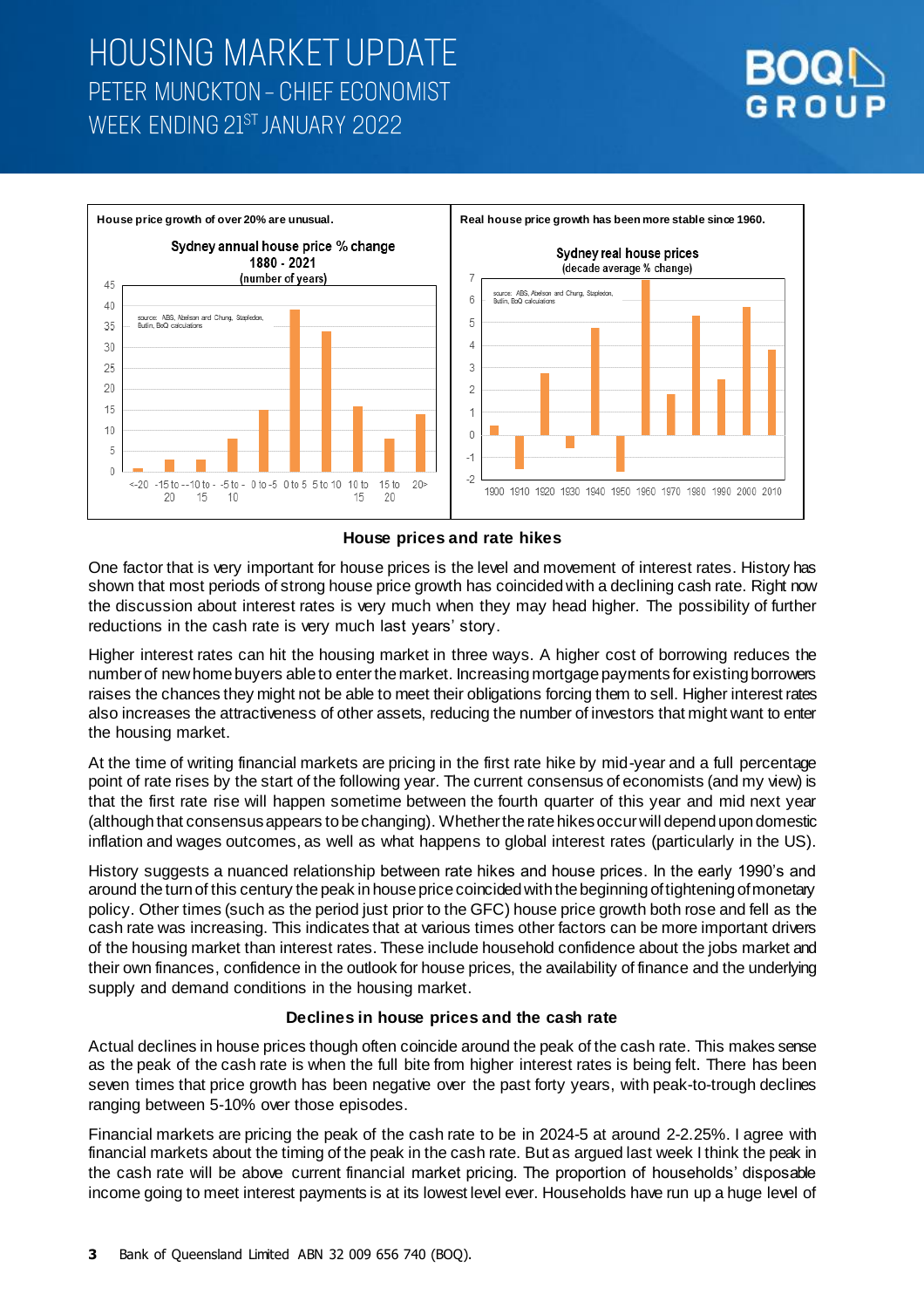# **HOUSING MARKET UPDATE** PETER MUNCKTON - CHIEF ECONOMIST WFFK FNDING 21ST JANUARY 2022



saving over the past couple of years (although these aren't necessarily the households that have the biggest debts). In the US and Europe inflation is hitting levels not seen for decades. This follows the decision by global central banks and governments to actively boost economic growth and higher inflation in this economic cycle.



## **Lending standards**

The other factor the can have nation-wide impact on house prices is the availability of credit (bank lending standards). Regulators are more likely to change lending standards if they are worried about developments in the housing market than they were in the 1990s and 2000's. The slowing (and decline) of house price growth 2017-19 took place during a low and stable cash rate. One factor impacting house prices at that time was tighter lending standards.

Regulators nudged lending standards tighter last year. Whether they make any further moves will reflect a number of factors, including the pace of credit growth, the proportion of risky loans (such as high loan-tovalue ratio) and the proportion of lending going to investors.

#### **Outlook**

The momentum of house price growth slowed over the final four months of 2021. This makes it likely that growth in 2022 will be comfortably below the pace seen last year. According to a Reuters' survey analysts are looking for growth to slow to around 6% this year and 2% in 2023 (with 2% growth also expected in 2024). The expectations of slower growth reflects the possibility/likelihood of rising interest rates, weak demand from slow population growth, rising supply of new houses and the potential for some further tightening of bank lending standards.

I expect house prices to be a little stronger than the consensus over the next couple of years. The labour market will be very strong, disposable incomes rising, interest rates will still be relatively low and supply bottlenecks means new supply of housing will take time to hit the market.

As noted, history indicates that the peak in the cash rate often coincides with a fall in house prices. This suggests there are risks that house prices may decline sometime around 2024. The growth rate decline could bottom out around 5%, with a total peak to bottom decline of house prices of 10%. More generally, past 2022 we are likely to be in for a run of years of less rapid house price growth.

The scenario for stronger house price growth is if economic growth was robust for an extended period with low interest rates. One such possibility is if export prices rose strongly as a result of strong demand at a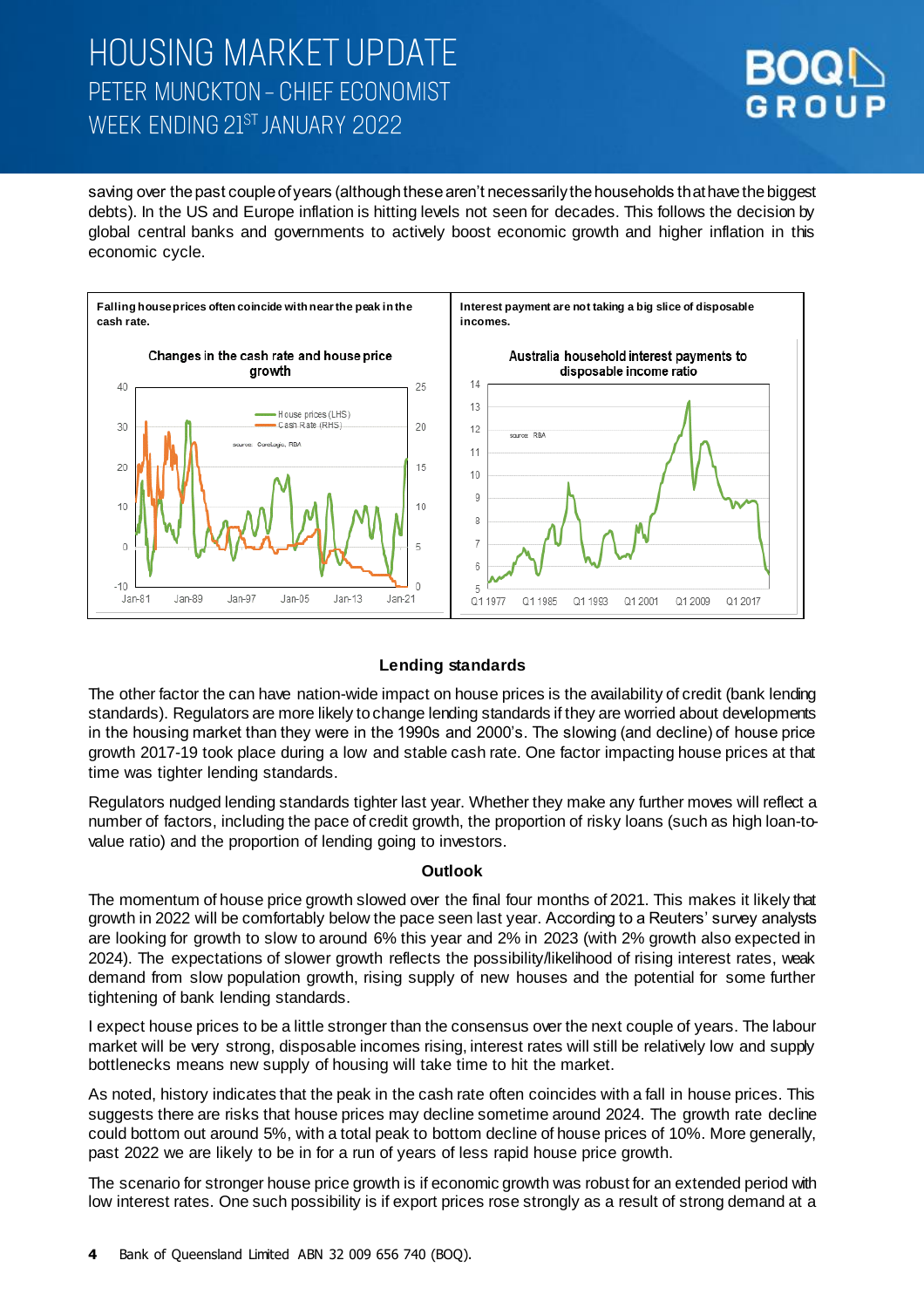

time of under investment in mining. This would substantially boost national income enabling households to take on more debt. This scenario is possible although the terms of trade (export prices divided by import prices) is already near a record high.

The scenario for weaker house prices is if real interest rates (interest rates after adjusting for inflation) need to rise a lot more than expected due to the CPI remaining too high for too long for the RBA's comfort level.

| riggiogato nouos prios isiocacio |          |          |       |  |
|----------------------------------|----------|----------|-------|--|
| 2021 (a)                         | 2022 If) | 2023 (f) |       |  |
| 21%                              | 8%       | 3%       | $-5%$ |  |

### **Aggregate house price forecasts**

## **The price rises of last year were widespread**

The discussion has so far focussed upon has been about the average movement of house prices across Australia. But house price growth differs by state, city and local government area. Brisbane led the way in the Big City annual house price growth leader board for 2021, the fifth time it has topped that chart since 1993. Sydney, Brisbane and Adelaide were all above 20%, with all major cities achieving double-figure growth.

Over the past ten years annual house prices rises has averaged a more modest 5%. Sydney and Hobart led the way at over 7%. Perth (1%) suffered the fallout from the end of the largest mining boom on record.

There was talk that 2021 was the year of the outperformance of the regions relative to the capital cities. That was certainly true in Victoria and NSW. Regional outperformance was more marginal in WA and Tasmania. The capital cities did better in the other states. Outside of Hobart and Darwin, houses did better than units. Students and long-term holiday makers left the country reducing demand for units, while WFH (working from home) increased demand for standalone houses.

Many local government areas (LGA's) experienced big price rises for standalone houses. Fourteen had over 50% price growth in the year, three had over 100%! There was double-digit price growth in three quarters of all LGA's. But 28 local Government areas experienced price declines indicating that even during strong periods of nationwide growth house prices can still decline driven by local economics.



### **The outlook by city**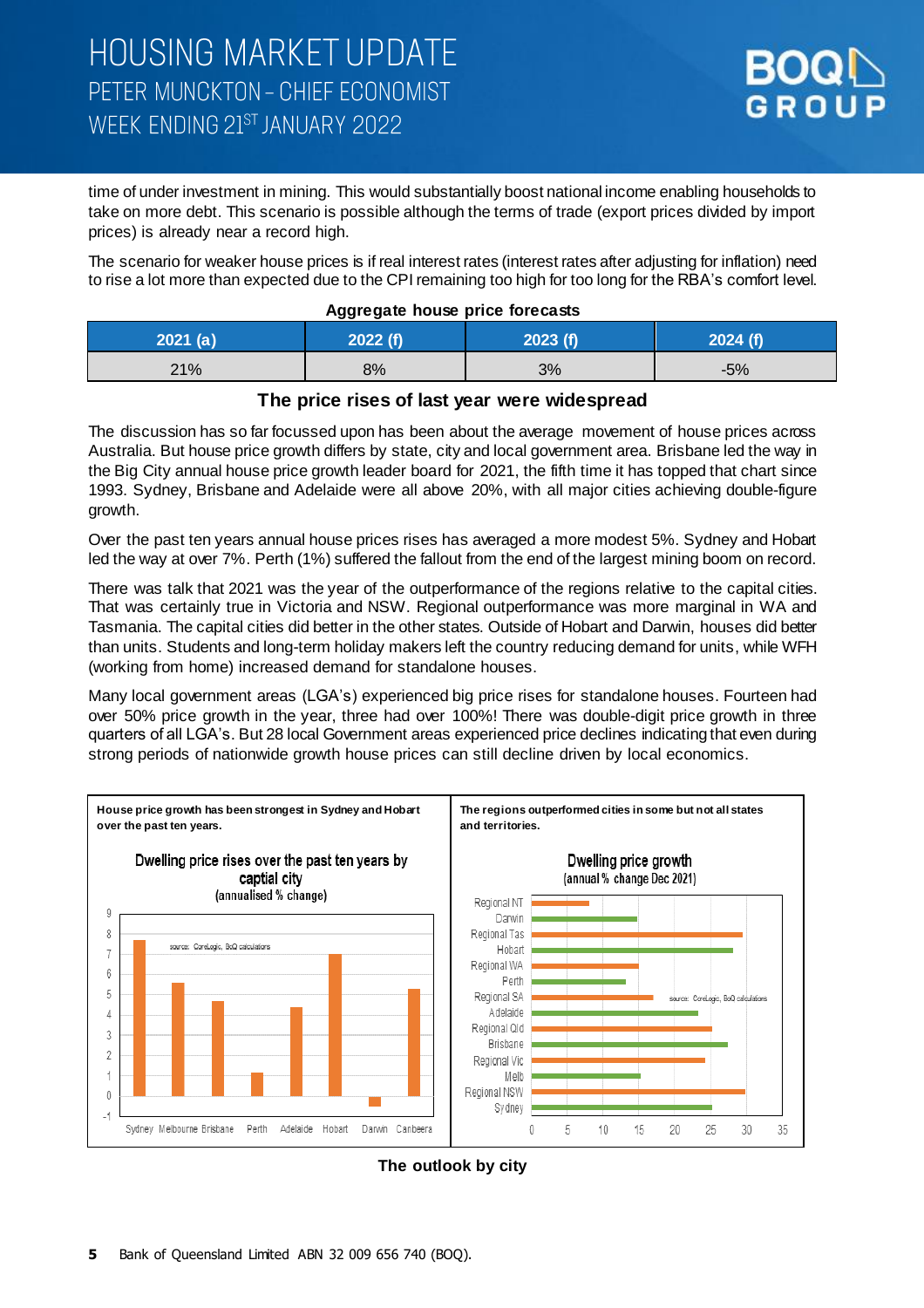## **HOUSING MARKET UPDATE** PETER MUNCKTON - CHIEF ECONOMIST WEEK FNDING 21ST JANUARY 2022



Currently Western Australia is topping the state economic growth charts (it has the lowest unemployment rate). But the economies of all states and territories are doing pretty well (although all are going through a tougher patch with the current Omicron wave). So the difference in the performance of state economies is unlikely to play a big role in the performance of house prices.

A more important factor is likely to be housing affordability, a growing issue across Australia. Now that interstate borders are re-opening cheaper housing may again be an important reason why people move regions. Relative to Sydney, the average house price in Hobart is expensive by the standards of the past 40 years (although Hobart prices were only just lower than Sydney in the 1970's). Melbourne and Canberra house prices are about the mid-point of the range they have been relative to Sydney over the past fifty years. Brisbane, Adelaide and Perth appear cheap.



Another indicator of affordability is the proportion of income spent on meeting mortgage payments. Sydney is the most expensive. Melbourne, Hobart and Canberra the next highest. Perth and Darwin the lowest, with Adelaide and Brisbane in between. It would be expected that the bigger cities such as Sydney and Melbourne would be less affordable (higher population wanting to live on the same land). When comparing this affordability measure with a city's' historical average, Perth and Darwin are cheap and Canberra and Hobart expensive.

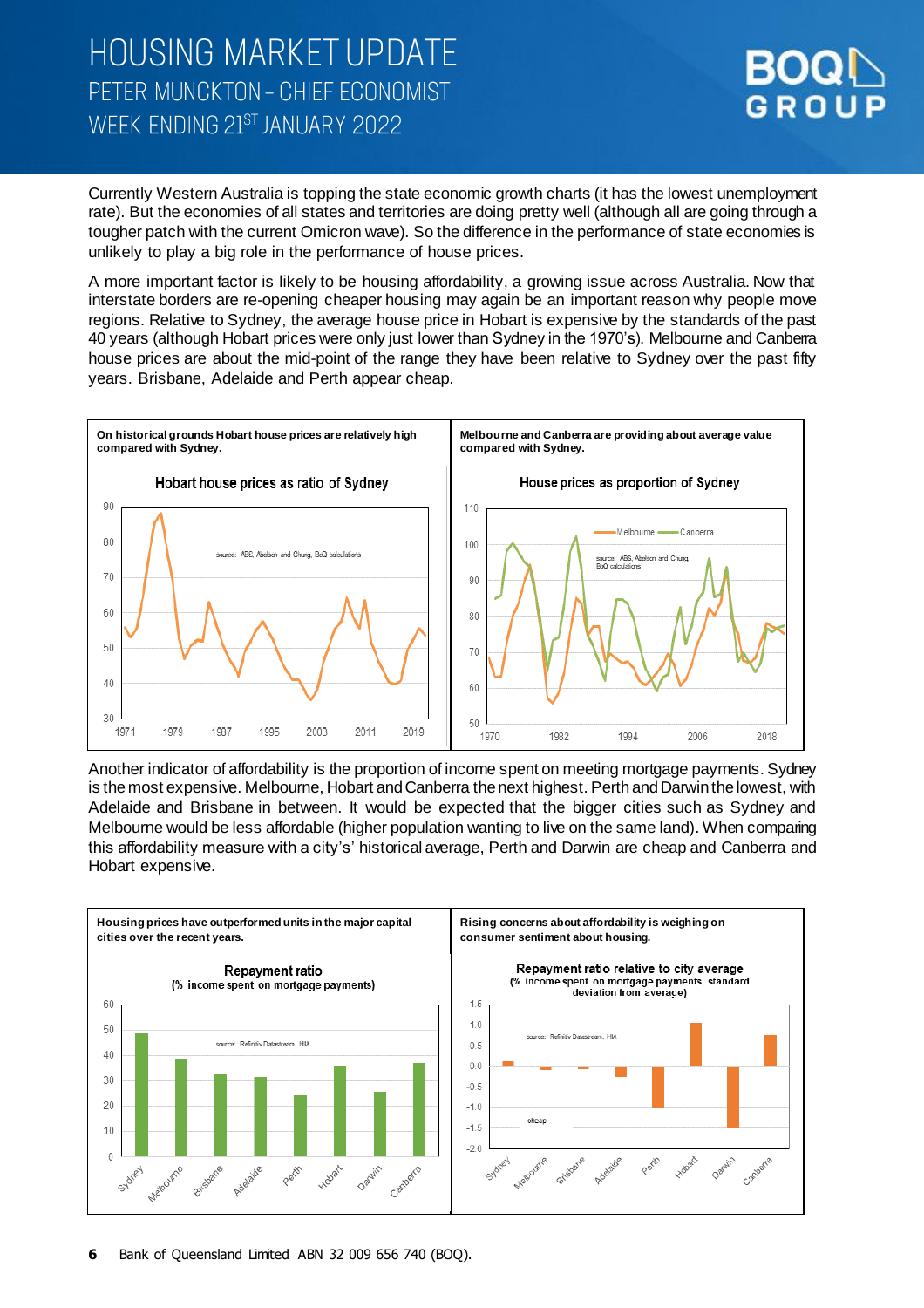# **HOUSING MARKET UPDATE** PETER MUNCKTON - CHIEF ECONOMIST WEEK FNDING 21ST JANUARY 2022



There is also a survey that asks households their view on whether now is the right time to buy a house, a customer sentiment view about affordability. WA is currently considered best value, Tasmania and NSW the least. The other states rank in between.



Affordability and jobs is all about the demand side of housing. House prices will also be impacted by differences in the supply of new housing between states. One indicator that takes into account both demand and supply is the ratio of the annual change in state population relative to the 12-month sum of building approvals. Prior to COVID that ratio was at a cyclical high for all states (except NSW) suggesting that not enough housing was being built for the growth of the population. Since then approvals have gone up and population growth has slowed sharply. The result is that ratio is now at or close to record lows for most states.

That suggests that supply will weigh on house prices across all states at some stage over the next couple of years. Victoria (particularly Melbourne) could be the most affected. The ratio is at its highest in Qld suggesting it might be less impacted by supply than the other states.

At some stage that ratio will rise again. Building approvals have already declined from their peak reflecting the end of (some) government subsidies. And the opening up of the borders means population growth will begin rising again from 2022.